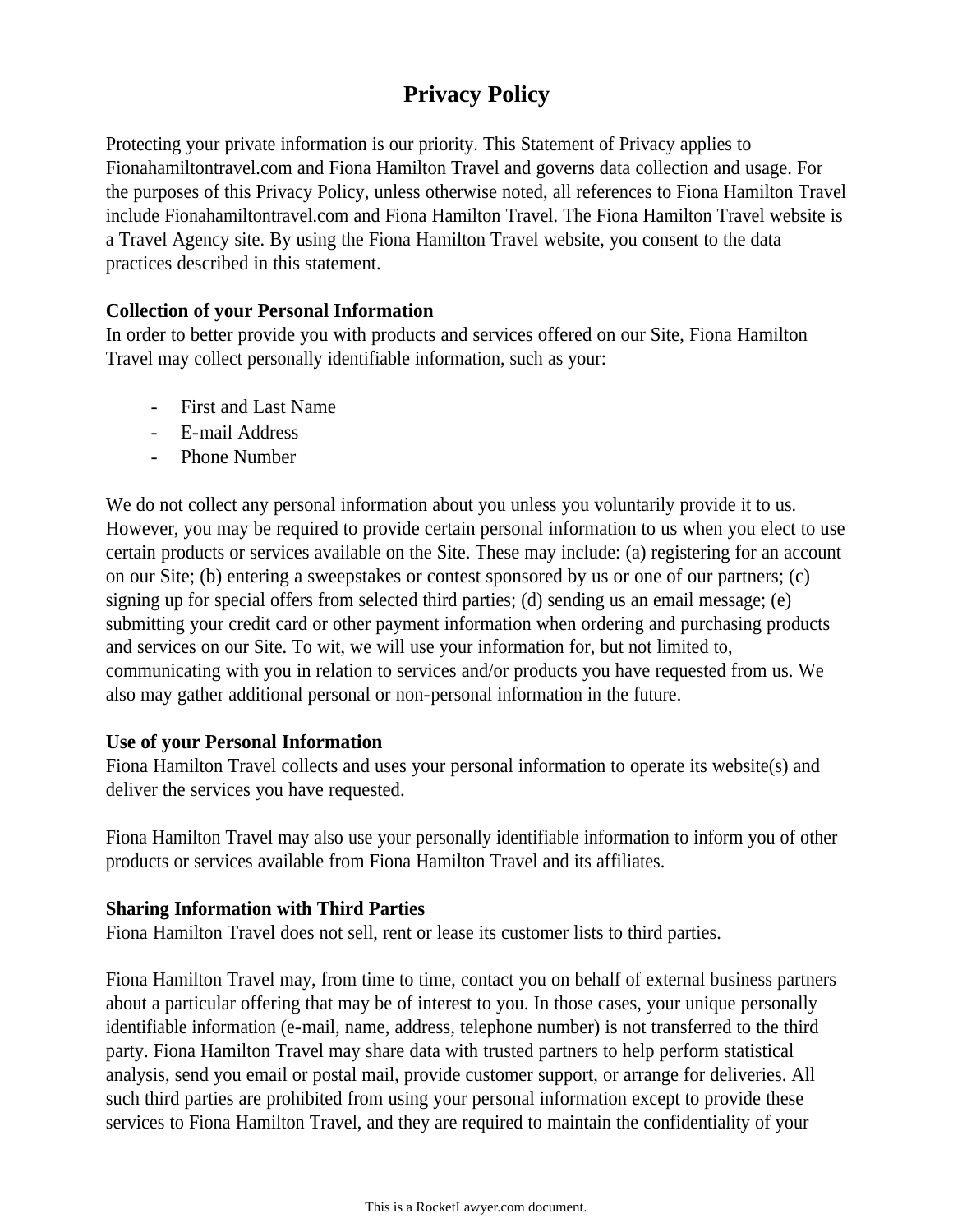information.

Fiona Hamilton Travel may disclose your personal information, without notice, if required to do so by law or in the good faith belief that such action is necessary to: (a) conform to the edicts of the law or comply with legal process served on Fiona Hamilton Travel or the site; (b) protect and defend the rights or property of Fiona Hamilton Travel; and/or (c) act under exigent circumstances to protect the personal safety of users of Fiona Hamilton Travel, or the public.

### **Tracking User Behavior**

Fiona Hamilton Travel may keep track of the websites and pages our users visit within Fiona Hamilton Travel, in order to determine what Fiona Hamilton Travel services are the most popular. This data is used to deliver customized content and advertising within Fiona Hamilton Travel to customers whose behavior indicates that they are interested in a particular subject area.

# **Automatically Collected Information**

Information about your computer hardware and software may be automatically collected by Fiona Hamilton Travel. This information can include: your IP address, browser type, domain names, access times and referring website addresses. This information is used for the operation of the service, to maintain quality of the service, and to provide general statistics regarding use of the Fiona Hamilton Travel website.

# **Use of Cookies**

The Fiona Hamilton Travel website may use "cookies" to help you personalize your online experience. A cookie is a text file that is placed on your hard disk by a web page server. Cookies cannot be used to run programs or deliver viruses to your computer. Cookies are uniquely assigned to you, and can only be read by a web server in the domain that issued the cookie to you.

One of the primary purposes of cookies is to provide a convenience feature to save you time. The purpose of a cookie is to tell the Web server that you have returned to a specific page. For example, if you personalize Fiona Hamilton Travel pages, or register with Fiona Hamilton Travel site or services, a cookie helps Fiona Hamilton Travel to recall your specific information on subsequent visits. This simplifies the process of recording your personal information, such as billing addresses, shipping addresses, and so on. When you return to the same Fiona Hamilton Travel website, the information you previously provided can be retrieved, so you can easily use the Fiona Hamilton Travel features that you customized.

You have the ability to accept or decline cookies. Most Web browsers automatically accept cookies, but you can usually modify your browser setting to decline cookies if you prefer. If you choose to decline cookies, you may not be able to fully experience the interactive features of the Fiona Hamilton Travel services or websites you visit.

# **Links**

This website contains links to other sites. Please be aware that we are not responsible for the content or privacy practices of such other sites. We encourage our users to be aware when they leave our site and to read the privacy statements of any other site that collects personally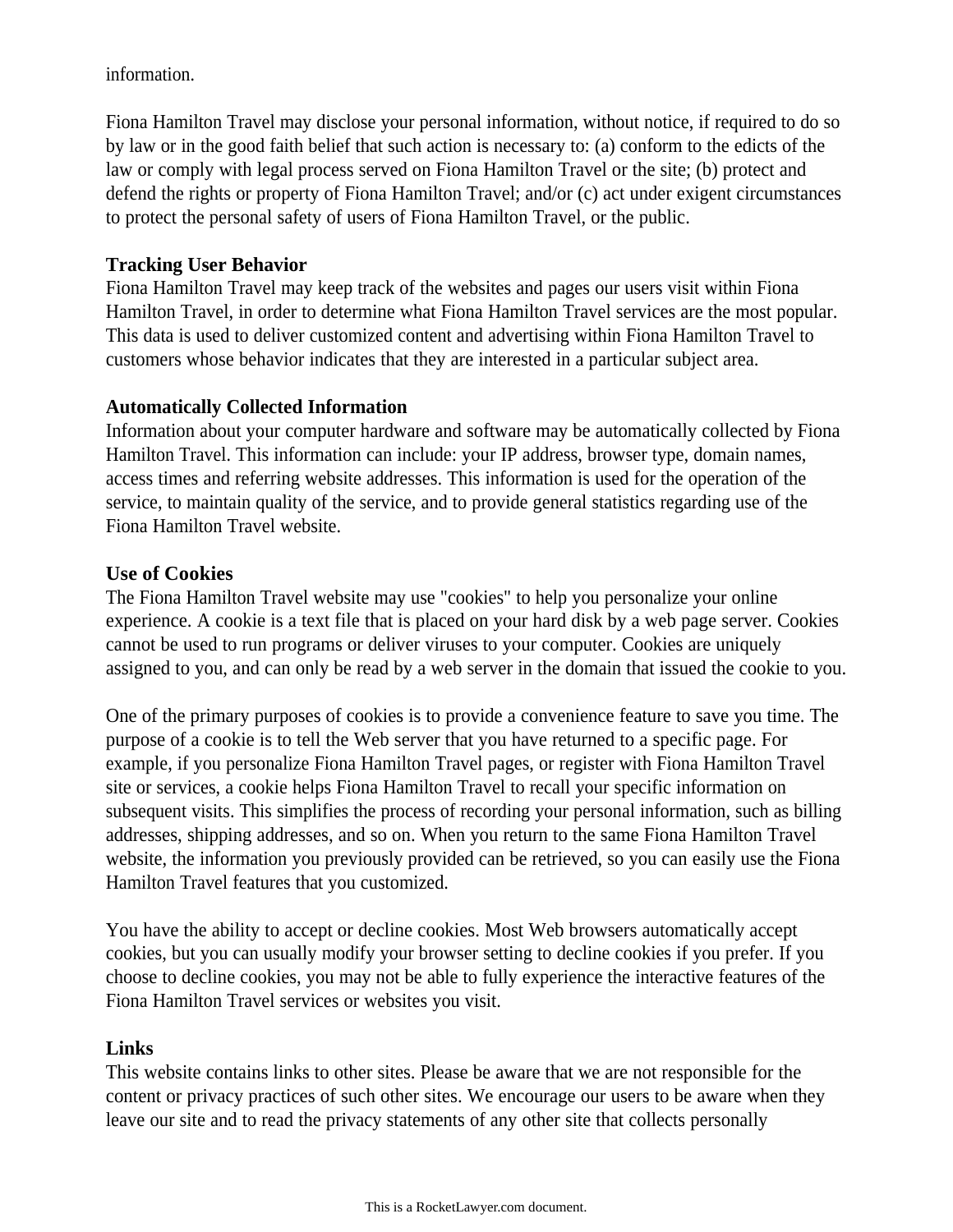identifiable information.

### **Right to Deletion**

Subject to certain exceptions set out below, on receipt of a verifiable request from you, we will:

- Delete your personal information from our records; and
- Direct any service providers to delete your personal information from their records.

Please note that we may not be able to comply with requests to delete your personal information if it is necessary to:

- Complete the transaction for which the personal information was collected, fulfill the terms of a written warranty or product recall conducted in accordance with federal law, provide a good or service requested by you, or reasonably anticipated within the context of our ongoing business relationship with you, or otherwise perform a contract between you and us;
- Detect security incidents, protect against malicious, deceptive, fraudulent, or illegal activity; or prosecute those responsible for that activity;
- Debug to identify and repair errors that impair existing intended functionality;
- Exercise free speech, ensure the right of another consumer to exercise his or her right of free speech, or exercise another right provided for by law;
- Comply with the California Electronic Communications Privacy Act;
- Engage in public or peer-reviewed scientific, historical, or statistical research in the public interest that adheres to all other applicable ethics and privacy laws, when our deletion of the information is likely to render impossible or seriously impair the achievement of such research, provided we have obtained your informed consent;
- Enable solely internal uses that are reasonably aligned with your expectations based on your relationship with us;
- Comply with an existing legal obligation; or
- Otherwise use your personal information, internally, in a lawful manner that is compatible with the context in which you provided the information.

### **Children Under Thirteen**

Fiona Hamilton Travel does not knowingly collect personally identifiable information from children under the age of thirteen. If you are under the age of thirteen, you must ask your parent or guardian for permission to use this website.

### **E-mail Communications**

From time to time, Fiona Hamilton Travel may contact you via email for the purpose of providing announcements, promotional offers, alerts, confirmations, surveys, and/or other general communication. In order to improve our Services, we may receive a notification when you open an email from Fiona Hamilton Travel or click on a link therein.

If you would like to stop receiving marketing or promotional communications via email from Fiona Hamilton Travel, you may opt out of such communications by Contacting fiona@fionahamiltontravel.com.